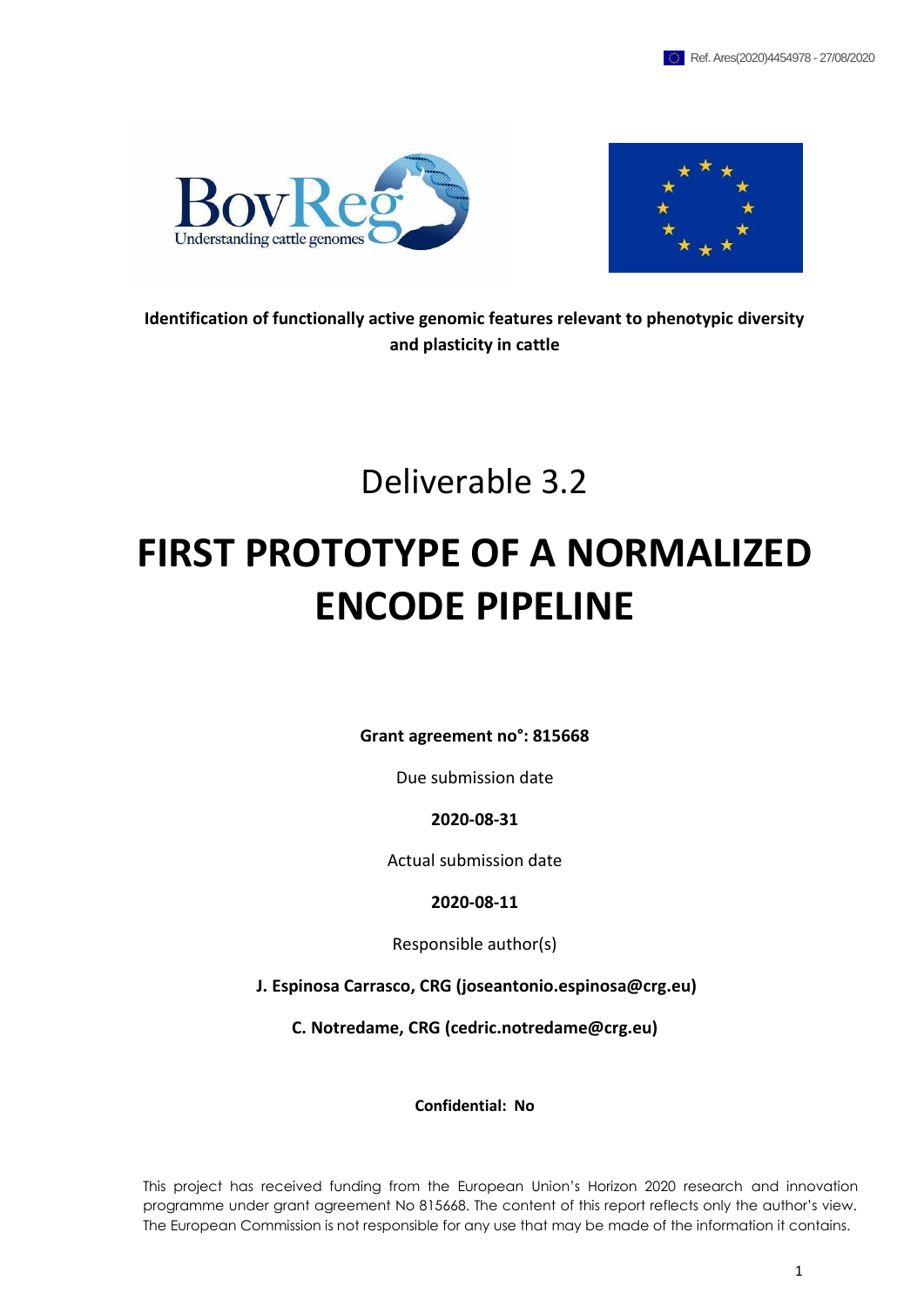#### **DOCUMENT CONTROL SHEET**

| Deliverable name                                               | First prototype of a normalized ENCODE pipeline |  |
|----------------------------------------------------------------|-------------------------------------------------|--|
| Deliverable number                                             | D3.2                                            |  |
| Partners providing input to this<br>Deliverable                | CRG, FMV, INRAE                                 |  |
| Draft final version<br>circulated by lead party to:<br>On date | FMV, INRAE<br>$(2020-07-27)$                    |  |
| Approved by (on date)                                          | FBN as Coordinator (2020-07-28)                 |  |
| Work package no                                                | 3                                               |  |
| Dissemination level                                            | Public (PU)                                     |  |

#### **REVISION HISTORY**

| Version number                    | Version date | Document name         | Lead partner |
|-----------------------------------|--------------|-----------------------|--------------|
| V1                                | 2020-07-27   | D3.2 v1 CRG           | <b>CRG</b>   |
| V2                                | 2020-07-28   | D3.2 v2 CRG FMV INRAE | <b>CRG</b>   |
| Final<br>D3-2-final<br>2020-08-10 |              | CRG                   |              |

# **Changes with respect to the DoA (Description of Action)**

No changes

# **Dissemination and uptake**

This deliverable is for public use.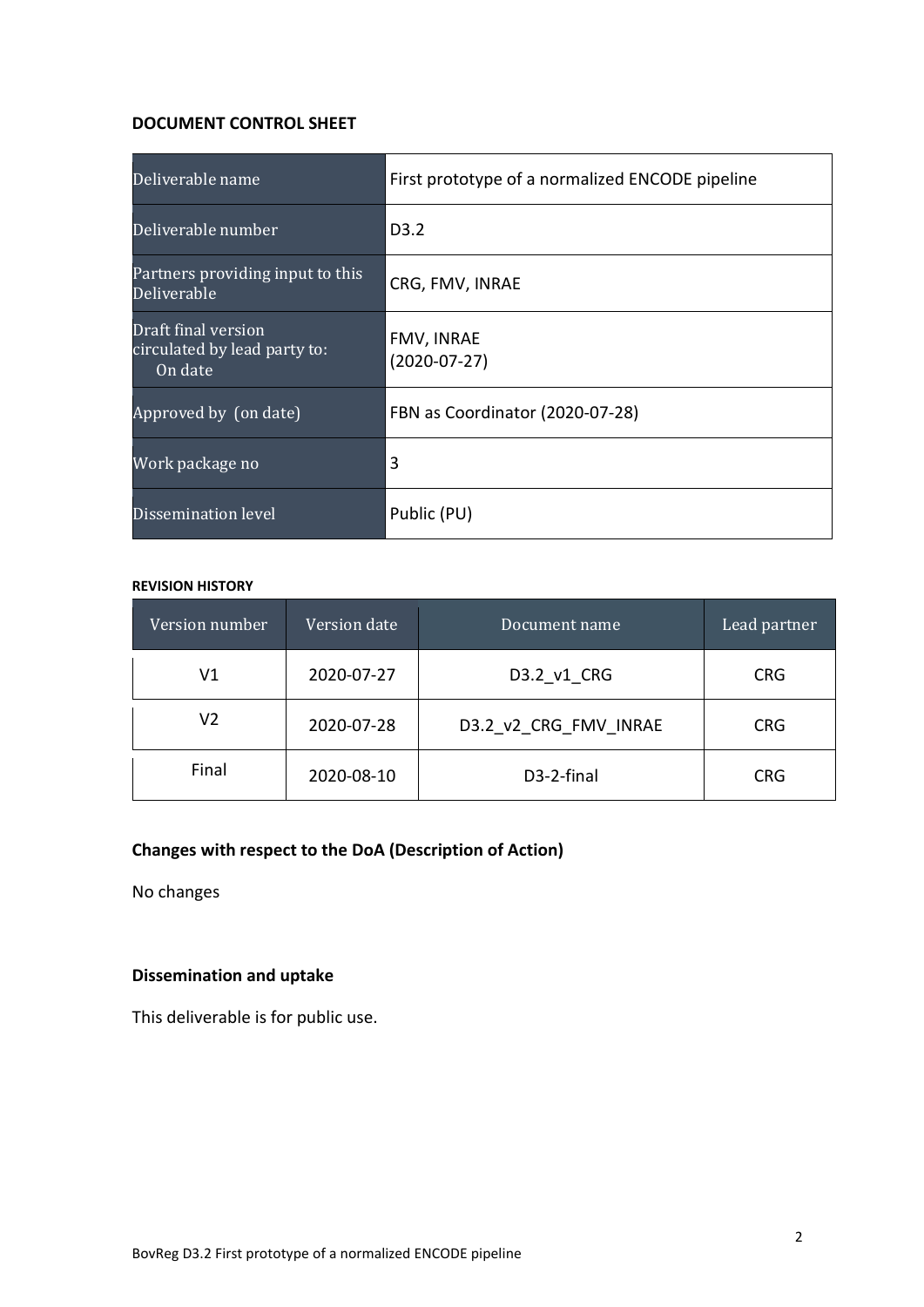# **Table of Content**

| Annex 1 - Coding Guidelines for BovReg Reference Pipelines  12 |  |
|----------------------------------------------------------------|--|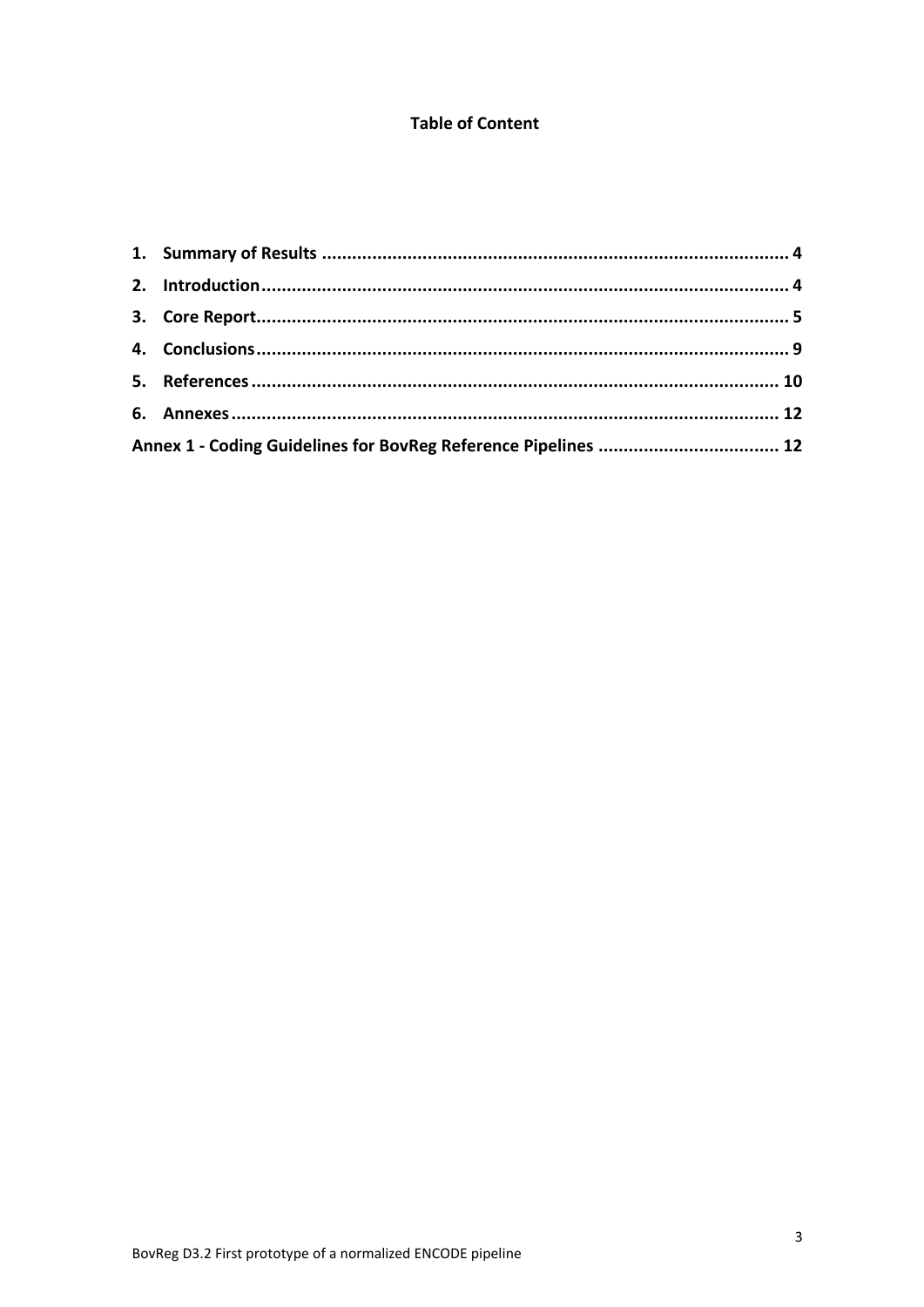# <span id="page-3-0"></span>**1. Summary of Results**

The nf-core project partners, a community-based effort to collect Nextflow best-practice bioinformatics pipelines implemented with Nextflow as workflow manager, have established a set of standards to deliver reproducible and interoperable data analyses pipelines. In this BovReg deliverable (D3.1), we describe how these standards provide a perfect framework to develop BovReg reference pipelines for the annotation of the functional genome of cattle. Besides, the nf-core community leads an effort to collect a set of best-practice bioinformatics pipelines following these standards. We show in this deliverable, how, as part of this effort, pipelines are available on the nf-core website for many of the bioinformatics analyses to be implemented within BovReg. In this manner, these pipelines can be used as the basis for the development of the BovReg reference pipelines. Together with following nf-core standards, this framework should guarantee that BovReg pipelines adhere to current computational best practices and thus, represent a long-lasting resource for the community.

# <span id="page-3-1"></span>**2. Introduction**

BovReg aims to characterize the cattle functional genome. For this purpose, there is a need to implement several genomic analysis pipelines. The goal of BovReg is for these pipelines to become the reference (or normalized) computational resource for the reannotation of cattle genomes. Thus, the uptake of FAIR (findable, accessible, interoperable and reusable) research principles for scientific reproducibility (Wilkinson et al. 2016) will permit to develop pipelines following best practices regarding computational reproducibility, interoperability. It will furthermore enable the reuse of these pipelines when new data becomes available.

Flagship human genomic projects such as ENCODE (Dunham et al. 2012) and GTEX (Ardlie et al. 2015) have previously implemented reference bioinformatics analyses. Nevertheless, since the time when these projects were carried out the field of computational biology has seen an explosion of powerful new standards for reproducibility and interoperability (Grüning et al. 2019; Lamprecht et al. 2019). Hence, the porting of several of these pipelines becomes the first step towards our goal of implementing fully normalized bioinformatics workflows within the framework of BovReg.

Workflow manager systems have recently become the basis to implement interoperable reproducible-analysis pipelines (Baichoo et al. 2018). This is achieved thanks to features such as the native capability to enable pipeline portability between different computational infrastructures and the integration of container technologies (Di Tommaso et al. 2015). Thus, workflow managers like Snakemake (Köster and Rahmann 2012) or Nextflow (Di Tommaso et al. 2017) constitute the backbone of normalized workflows. The Nextflow community has been especially active in this regard and as a natural consequence, nf-core has emerged as a prime example of a community-based effort to collect and curate best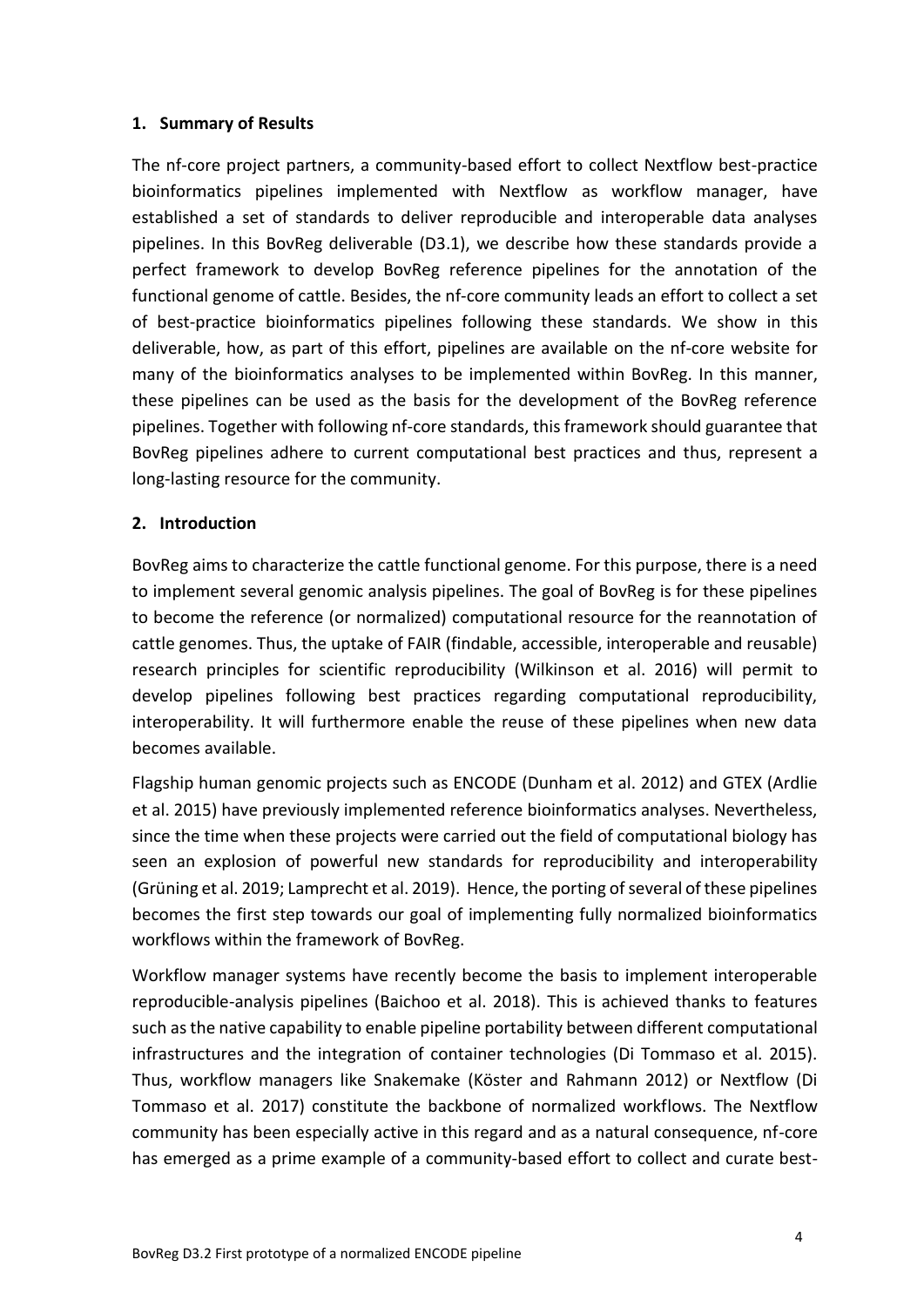practices analysis pipelines (Ewels et al. 2020). Since the early stages of the project, the Comparative Bioinformatics group at BovReg partner CRG has been part of this initiative as much by the creation and maintenance of Nextflow itself as by its active contribution to nfcore.

# <span id="page-4-0"></span>**3. Core Report**

The pipelines collected by nf-core guarantee its full portability, reproducibility, and interoperability by enforcing a set of minimal requirements (Ewels et al. 2020). BovReg shares this same objective since its reference pipelines should be normalized to:

1) allow its deployment in most popular cloud providers as well as HPC clusters,

2) enable the consistent reproduction of its results and,

3) guarantee the interoperability between the different yielded results.

To this end, during the FAANG Shared Workshop meeting at Hinxton (UK), which took place in February 2020, BovReg agreed on adopting nf-core as the standard for the implementation of reference BovReg analysis pipelines. nf-core requirements are summarized in Annex 1 to this document. BovReg reference pipelines will adhere to these guidelines to ensure that they follow best practices for scientific-computing (Möller et al. 2017; Grüning et al. 2018).

The points covered by nf-core guidelines will guarantee that BovReg reference pipelines achieve the above-enumerated standardization goals. Briefly, the implementation of the pipelines using Nextflow makes them platform agnostic (addressing point 1 above) enabling its deployment in virtually any computational environment from a local machine (testing mode) to the cloud. Besides, Nextflow natively integrates container technologies, such as Docker (http://www.docker.com) and Singularity (https://sylabs.io/), and package and software environment management systems such as Conda (https://conda.io).

Enforcing the use of these solutions ensures that the same computational results are reproduced by running the analysis exactly in the same computational environment and thus provides a solution to point 2 above (Di Tommaso et al. 2015; da Veiga Leprevost et al. 2017).

Furthermore, nf-core guidelines recommend using standard file formats, to share a common pipeline structure, and to thoroughly document the pipelines, three key aspects to enable the interoperability of the results of the different pipelines (point 3 above). Finally, further points of the guidelines such as the requirement of a minimal test dataset and the need to pass the automated continuous-integration test using these data, among others, provide the basis to develop pipelines following existing computational best practices. (See Annex 1 for a more detailed description).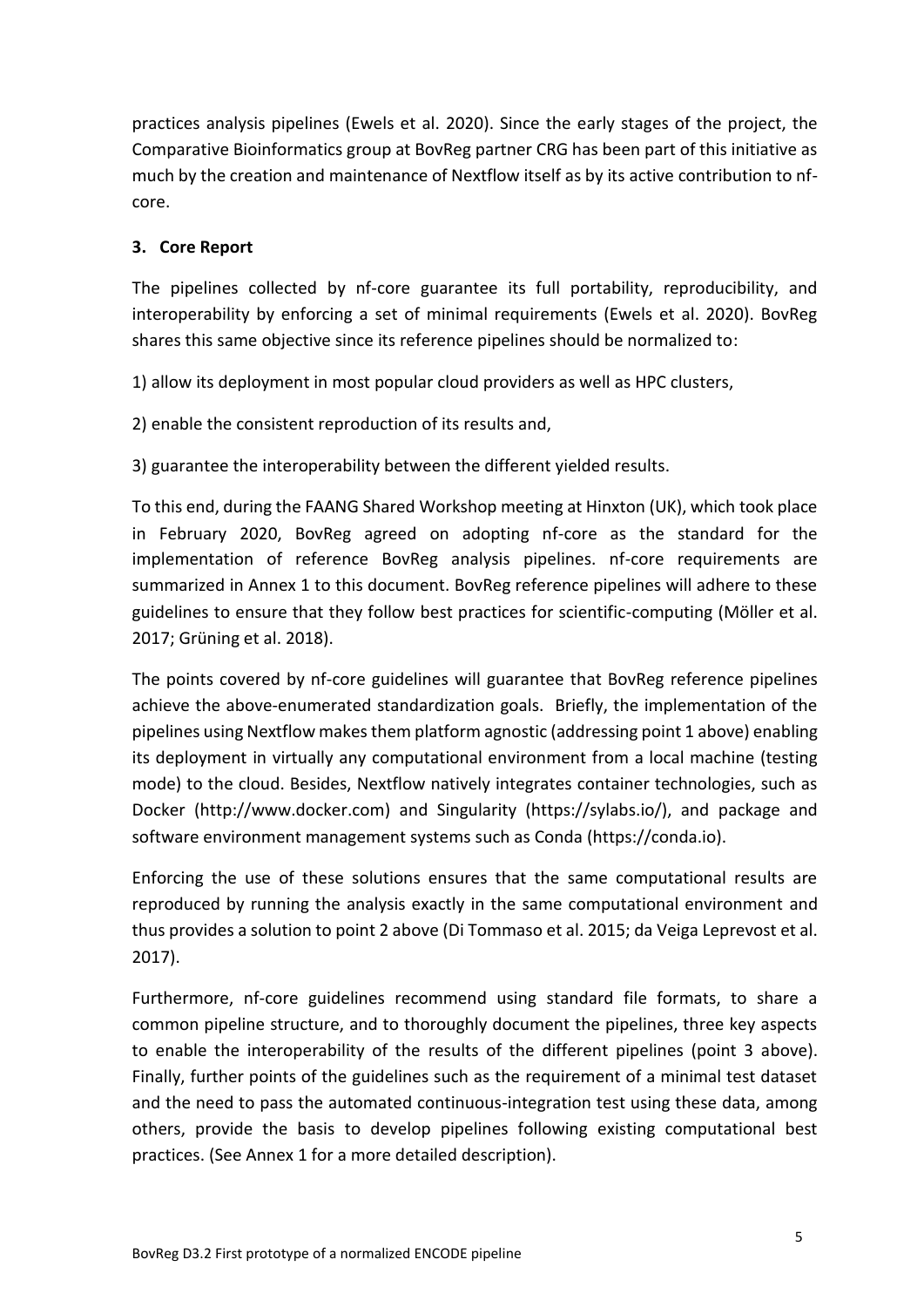We set as the first step towards the standardization of BovReg reference pipelines, the porting of ENCODE project analysis pipelines following current best practices in terms of computational reproducibility and interoperability. In this manner, the ported pipelines should become the backbone to build BovReg normalized pipelines adapted for our specific needs and data (i.e. cattle). Notably, as a result of nf-core community effort to collect and curate a set of best-practice analysis pipelines, many of the ENCODE analysis pipelines (https://www.encodeproject.org/pipelines/) find their counterpart implementation on nfcore (https://nf-co.re/pipelines) as summarized in Table 1. These standardized pipelines could thus represent the backbone for the development of BovReg reference pipelines.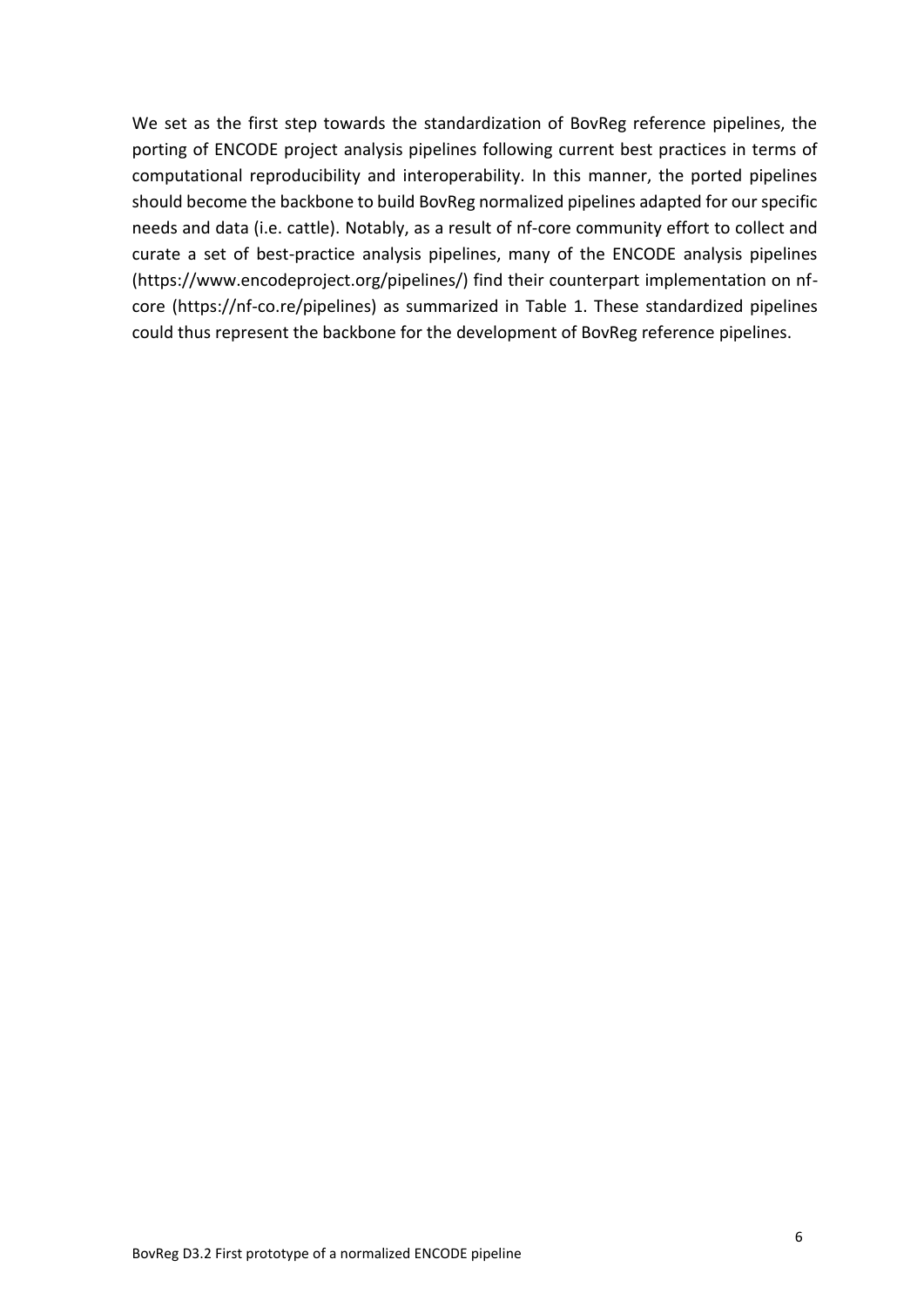| Type of<br>analysis | Data subtype                                                                                        | <b>ENCODE link</b>                                                              | <b>Equivalent nf-core pipeline</b> | nf-core status    |
|---------------------|-----------------------------------------------------------------------------------------------------|---------------------------------------------------------------------------------|------------------------------------|-------------------|
| RNA-seq             | RNA-seq of long RNAs<br>(paired-end, stranded)                                                      | https://www.encodeproject.org/pipelines/ENCPL002LPE/<br>https://nf-co.re/rnaseq |                                    | Released v1.4.2   |
|                     | RNA-seq of long RNAs<br>(single-end, unstranded)                                                    | https://www.encodeproject.org/pipelines/ENCPL002LSE/                            |                                    |                   |
|                     | Small RNA-seq single-end<br>pipeline                                                                | https://www.encodeproject.org/pipelines/ENCPL337CSA/                            | https://nf-co.re/smrnaseq          | Released v1.0.0   |
|                     | microRNA-seq pipeline                                                                               | https://www.encodeproject.org/pipelines/ENCPL444CYA/                            |                                    |                   |
| CAGE-seq            | <b>RAMPAGE or CAGE</b><br>(paired-end)                                                              | https://www.encodeproject.org/pipelines/ENCPL122WIM/                            | https://nf-co.re/cageseq           | Under development |
| ChIp-seq            | Histone ChIP-seg<br>(unreplicated)                                                                  | https://www.encodeproject.org/pipelines/ENCPL841HGV/                            | https://nf-co.re/chipseq           | Released v1.2.0   |
|                     | Histone ChIP-seq<br>replicated)                                                                     | https://www.encodeproject.org/pipelines/ENCPL272XAE/                            |                                    |                   |
|                     | <b>Transcription factor ChIP-</b><br>seg                                                            | https://www.encodeproject.org/pipelines/ENCPL138KID/                            |                                    |                   |
|                     | Transcription factor ChIP<br>seq (unreplicated)                                                     | https://www.encodeproject.org/pipelines/ENCPL493SGC/                            |                                    |                   |
| ATAC-seg            | Dnase-seq (single-end)                                                                              | https://www.encodeproject.org/pipelines/ENCPL201DNS/                            | Not available                      | Not available     |
|                     | Dnase-seq (paired-end)                                                                              | https://www.encodeproject.org/pipelines/ENCPL202DNS/                            | Not available                      | Not available     |
|                     | ATAC-seq                                                                                            | https://www.encodeproject.org/pipelines/ENCPL792NWO/                            | https://nf-co.re/atacseq           | Released v1.2.0   |
| <b>WGBS</b>         | Whole-Genome Bisulfite<br>https://www.encodeproject.org/pipelines/ENCPL210QWH/<br>Sequencing (WGBS) |                                                                                 | https://nf-co.re/methylseg         | Released v1.5.0   |
| HiC-seq             | HiC-seq                                                                                             | <b>NA</b>                                                                       | https://nf-co.re/hic               | Released v1.2.1   |
| <b>GWAS</b>         | <b>GWAS</b>                                                                                         | NA                                                                              | https://nf-co.re/gwas              |                   |

**Table 1 -** Equivalence between the ENCODE project and nf-core pipelines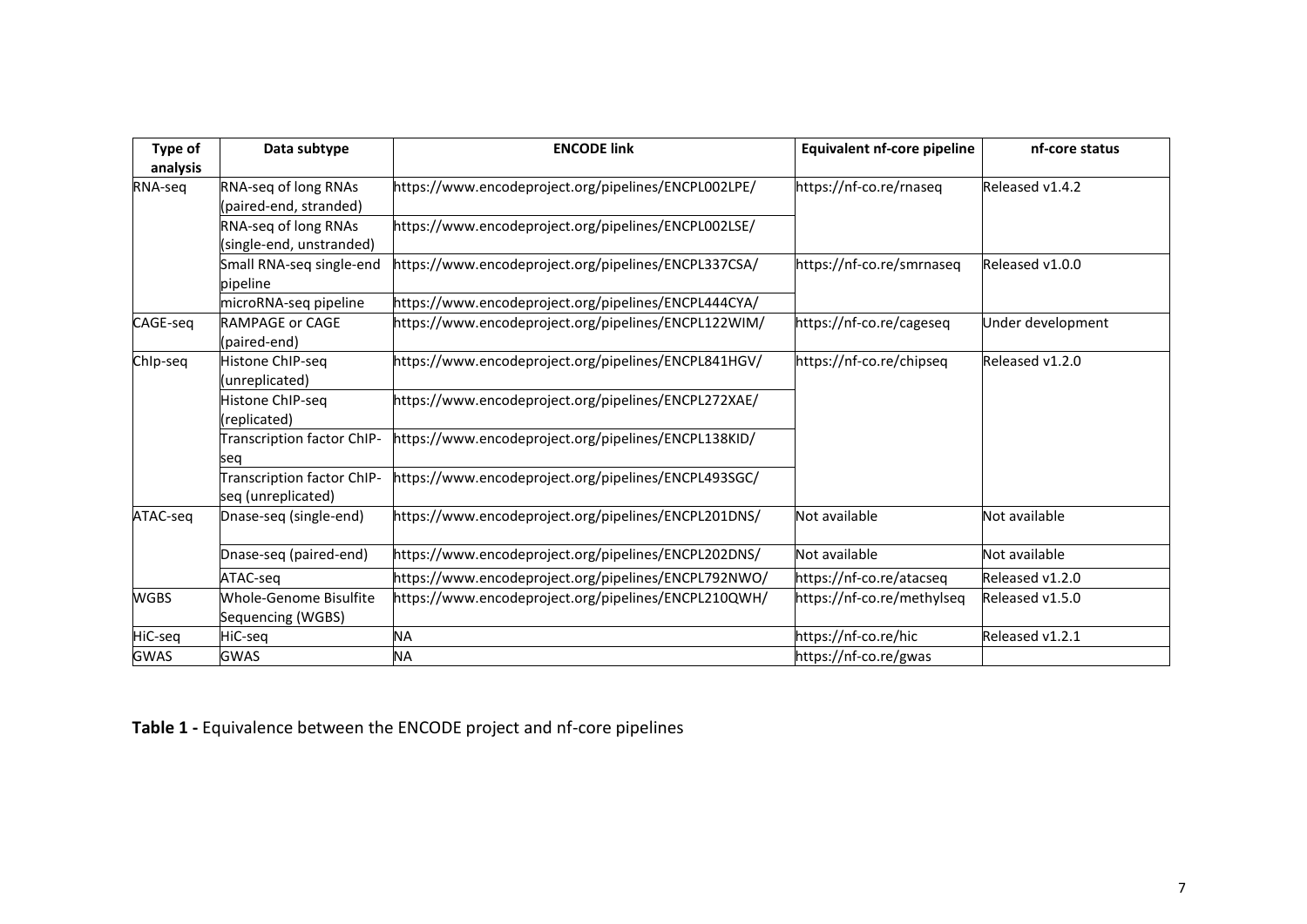As depicted on the table, only Dnase-seq ENCODE analysis pipelines do not find their respective equivalent pipeline on nf-core, likely due to the displacement of Dnase-seq by ATAC-seq as the preferred chromatin accessibility assay (Buenrostro et al. 2013). It should be noted that nf-core includes a pipeline designed for ATAC-seq analysis (https://nfco.re/atacseq), which is a key method within the BovReg project. All the remaining ENCODE reference pipelines are also available at nf-core, although not always on a one-to-one relationship. This is due to the fact that in some cases ENCODE analyses, although listed separately, are performed by the same pipeline parameterized in a different manner. This is the case of the so-called "RNA-seq of long RNAs analyses", where in fact, both "pairedend" and "single-end" ENCODE pipelines lead to the same GitHub repository (https://github.com/ENCODE-DCC/long-rna-seq-pipeline). This also holds for ChIp-seq ENCODE analyses which are released on the following repository (https://github.com/ENCODE-DCC/chip-seq-pipeline).

Task 3.1 identified the bioinformatics analyses that will be required to be implemented within BovReg. As we summarized in Table 1, most of these bioinformatics analyses can use a corresponding ENCODE and nf-core pipeline. However, this is not the case for the Hi-C seq and GWAS analyses, which, although identified in our survey, were not released in the framework of the original ENCODE effort. Notably, the nf-core community provides a stable release of a pipeline for the analysis of Hi-C seq data (https://nf-co.re/hic) and a development version of a GWAS pipeline (https://nf-co.re/gwas). Finally, the methylseq pipeline (https://nf-co.re/methylseq) can not only analyse Whole-Genome Bisulfite Sequencing (WGBS), as depicted in the table, but also reduced representation Bisulfite sequencing (RRBS). This is important since these are sequencing data to be produced in the framework of the BovReg project.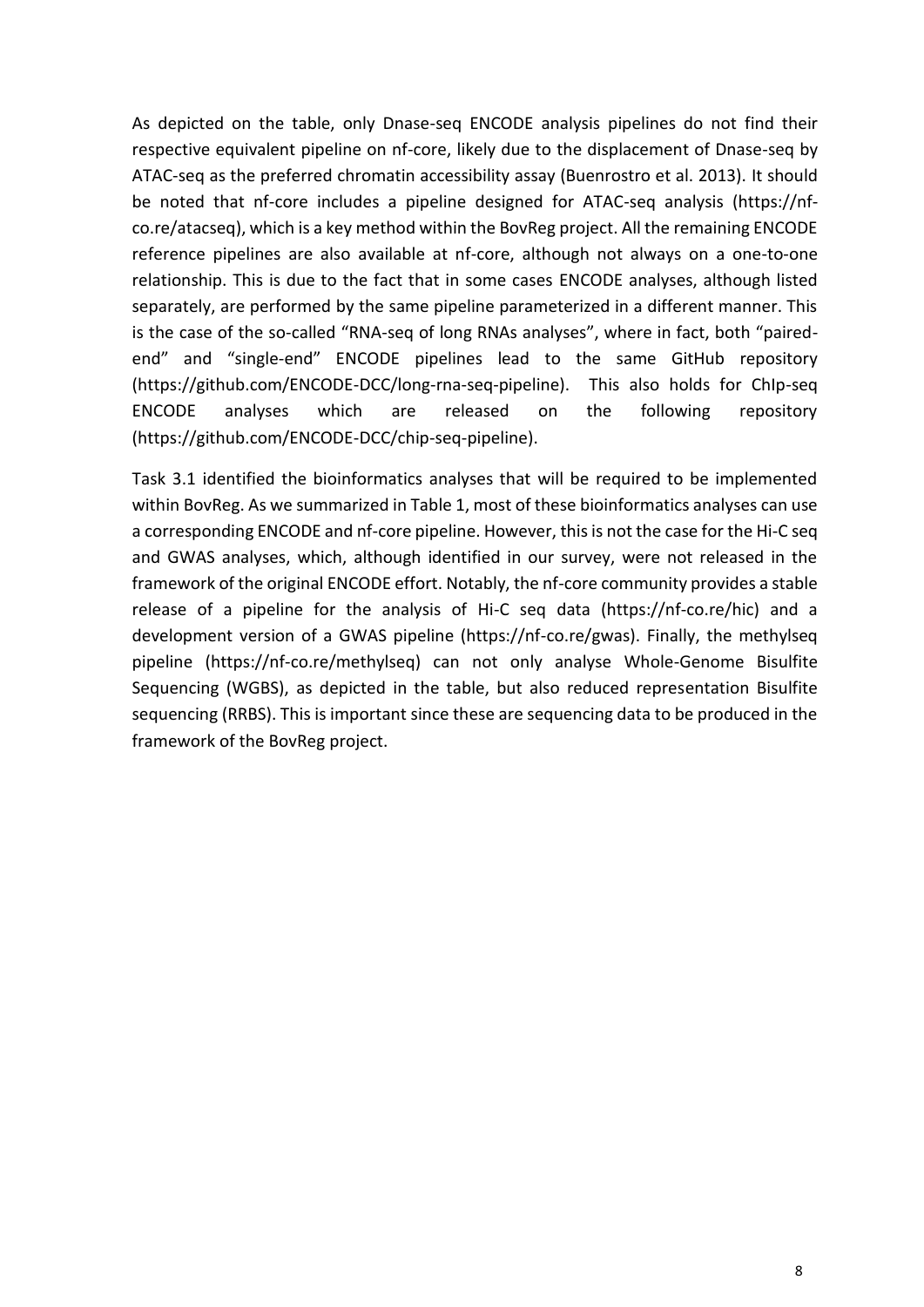# <span id="page-8-0"></span>**4. Conclusions**

In this document we show, how most of the computational analyses planned within the BovReg project can use corresponding nf-core pipelines. They will therefore constitute the basis for BovReg reference pipelines development. nf-core was chosen, because it adheres to best practices in terms of computational reproducibility, interoperability, and distributability. Such high scientific-computing standards are achieved by following a set of requirements and recommendations recently published (Ewels et al. 2020) as summarized in Annex 1. Following nf-core guidelines, as agreed during the FAANG Shared Workshop meeting at Hinxton, will ensure that BovReg reference pipelines result in a permanent resource for the community for the reannotation of cattle functional genome.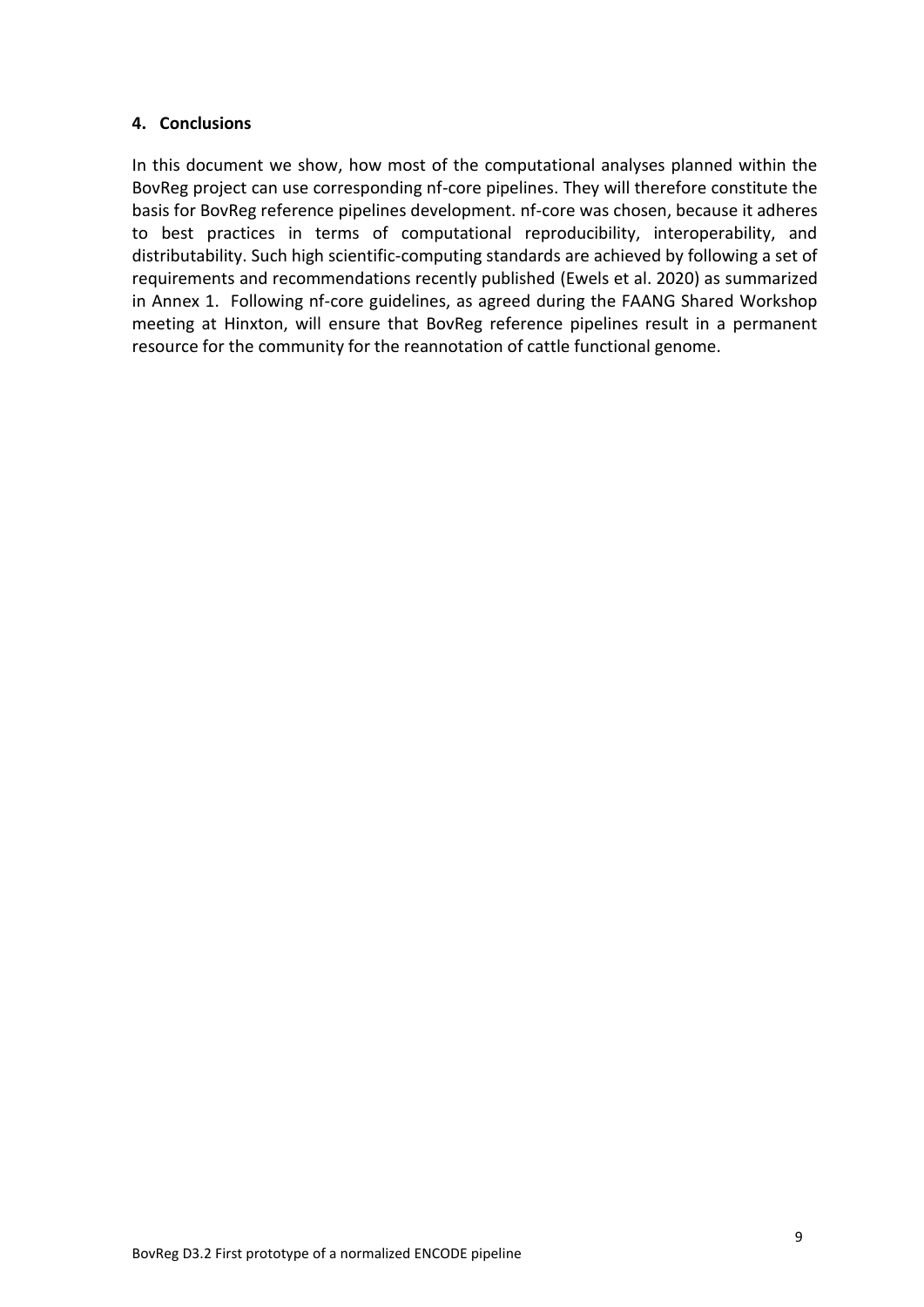## <span id="page-9-0"></span>**5. References**

- Ardlie, K. G., D. S. Deluca, A. V. Segre, T. J. Sullivan, T. R. Young, E. T. Gelfand, C. A. Trowbridge, et al. 2015. "The Genotype-Tissue Expression (GTEx) Pilot Analysis: Multitissue Gene Regulation in Humans." Science 348 (6235): 648–60.
- Baichoo, Shakuntala, Yassine Souilmi, Sumir Panji, Gerrit Botha, Ayton Meintjes, Scott Hazelhurst, Hocine Bendou, et al. 2018. "Developing Reproducible Bioinformatics Analysis Workflows for Heterogeneous Computing Environments to Support African Genomics." BMC Bioinformatics 19 (1): 457.
- Buenrostro, Jason D., Paul G. Giresi, Lisa C. Zaba, Howard Y. Chang, and William J. Greenleaf. 2013. "Transposition of Native Chromatin for Multimodal Regulatory Analysis and Personal Epigenomics." Nature Methods 10 (12): 1213.
- Di Tommaso, Paolo, Maria Chatzou, Evan W. Floden, Pablo Prieto Barja, Emilio Palumbo, and Cedric Notredame. 2017. "Nextflow Enables Reproducible Computational Workflows." Nature Biotechnology 35 (4): 316–19.
- Di Tommaso, Paolo, Emilio Palumbo, Maria Chatzou, Pablo Prieto, Michael L. Heuer, and Cedric Notredame. 2015. "The Impact of Docker Containers on the Performance of Genomic Pipelines." PeerJ 3 (September): e1273.
- Dunham et al. 2012. "An Integrated Encyclopedia of DNA Elements in the Human Genome." Nature 489 (7414): 57–74.
- Ewels, Philip A., Alexander Peltzer, Sven Fillinger, Harshil Patel, Johannes Alneberg, Andreas Wilm, Maxime Ulysse Garcia, Paolo Di Tommaso, and Sven Nahnsen. 2020. "The Nf-Core Framework for Community-Curated Bioinformatics Pipelines." Nature Biotechnology 38 (3): 276–78.
- Grüning, Björn A., Samuel Lampa, Marc Vaudel, and Daniel Blankenberg. 2019. "Software Engineering for Scientific Big Data Analysis." GigaScience 8 (5). https://doi.org/10.1093/gigascience/giz054.
- Grüning, Björn, John Chilton, Johannes Köster, Ryan Dale, Nicola Soranzo, Marius van den Beek, Jeremy Goecks, Rolf Backofen, Anton Nekrutenko, and James Taylor. 2018. "Practical Computational Reproducibility in the Life Sciences." Cell Systems 6 (6): 631–35.
- Köster, Johannes, and Sven Rahmann. 2012. "Snakemake—a Scalable Bioinformatics Workflow Engine." Bioinformatics 28 (19): 2520–22.
- Lamprecht, Anna-Lena, Leyla Garcia, Mateusz Kuzak, Carlos Martinez, Ricardo Arcila, Eva Martin Del Pico, Victoria Dominguez Del Angel, et al. 2019. "Towards FAIR Principles for Research Software." Data Science, no. Preprint: 1–23.
- Möller, Steffen, Stuart W. Prescott, Lars Wirzenius, Petter Reinholdtsen, Brad Chapman, Pjotr Prins, Stian Soiland-Reyes, et al. 2017. "Robust Cross-Platform Workflows: How Technical and Scientific Communities Collaborate to Develop, Test and Share Best Practices for Data Analysis." Data Science and Engineering 2 (3): 232–44.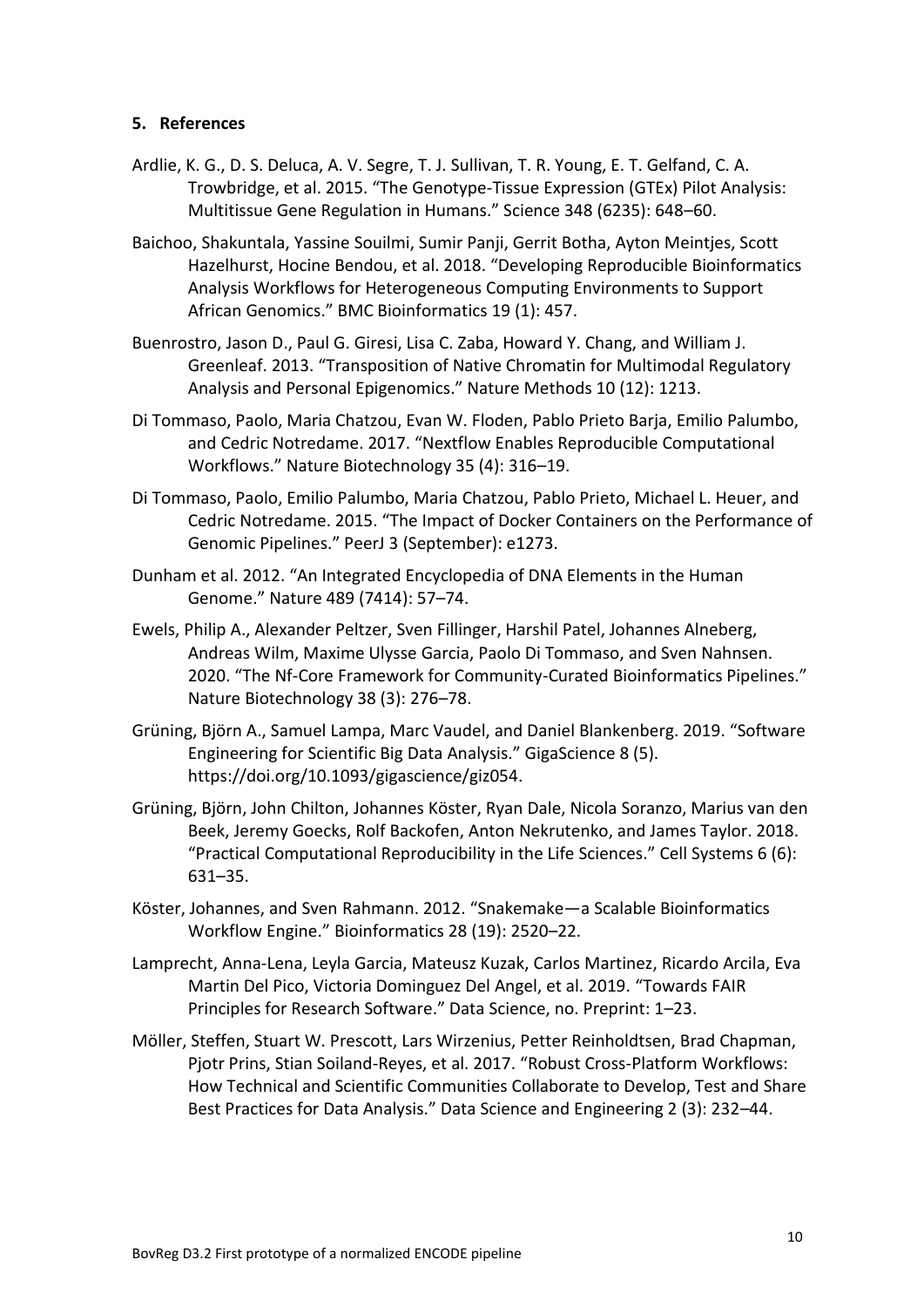- Veiga Leprevost, Felipe da, Björn A. Grüning, Saulo Alves Aflitos, Hannes L. Röst, Julian Uszkoreit, Harald Barsnes, Marc Vaudel, et al. 2017. "BioContainers: An Open-Source and Community-Driven Framework for Software Standardization." Bioinformatics 33 (16): 2580–82.
- Wilkinson, Mark D., Michel Dumontier, I. Jsbrand Jan Aalbersberg, Gabrielle Appleton, Myles Axton, Arie Baak, Niklas Blomberg, et al. 2016. "The FAIR Guiding Principles for Scientific Data Management and Stewardship." Scientific Data 3 (March): 160018.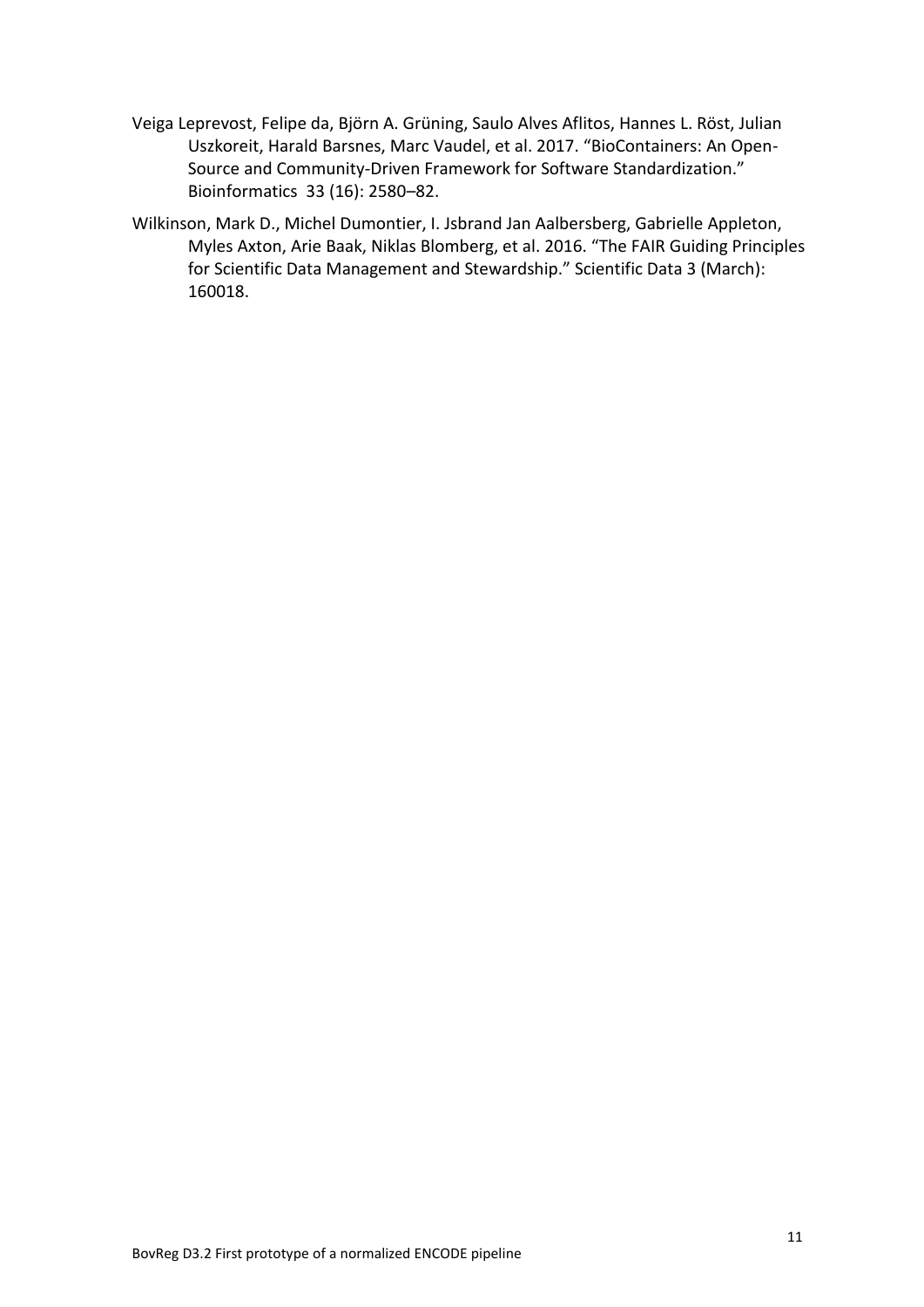## <span id="page-11-0"></span>**6. Annexes**

#### <span id="page-11-1"></span>**Annex 1 - Coding Guidelines for BovReg Reference Pipelines**

BovReg agreed to use nf-core as the standard for the implementation of the reference bioinformatics pipelines during the FAANG Shared Workshop meeting at Hinxton. With these guidelines, we aim to ensure that BovReg production pipelines follow a standard bestpractice implementation. The Guidelines are listed in the following requirements:

**Built using Nextflow.** Pipelines will be implemented using Nextflow to enable data analysis reproducibility and portability.

**Have a double OSS license Apache 2.0 and MIT.** We agreed on the use of both Apache 2.0 and MIT licenses, since the consortium agreed to use the former and nf-core requires the latter.

**Software bundled using Docker / Singularity.** The software should be containerized using either Docker or Singularity. The preferred solution will be to provide an environment Conda file listing all pipeline software requirements and use this file to create the Conda environment within the container. In this manner, pipelines can support users running Conda, Docker or Singularity.

**Continuous integration testing**. All the workflows should include continuous integration testing such as Travis, GitHub Actions, etc.

**Pass nf-core lint test.** These tests guarantee that nf-core pipelines adhere to a common file structure. Of note, nf-core provides a command-line tool to evaluate that pipelines are compliant with this structure.

**Stable release tags.** Each stable version of the pipeline should be released with its corresponding tag and DOI to ensure code traceability and should be made openly available on GitHub FAANG repository.

**Include a minimal test dataset.** Project repository should include a minimal dataset that allows the quick testing of workflow execution.

**Common pipeline structure and usage.** Reference pipelines should maintain a common code organization.

**Run in a single command**. This should simplify automatic pipeline deployment.

**Excellent documentation.** Pipelines should be distributed with comprehensive documentation, i.e., pipelines documentation should allow users to run pipelines after spending a reasonable amount of time reading the documentation.

**A responsible point of contact / GitHub username.** Reference pipelines should be maintained.

And the following recommendations:

**Software bundled using Bioconda**. Use a Conda environment script to list all tools used by the pipeline as explained in point "**Software bundled using Docker / Singularity**".